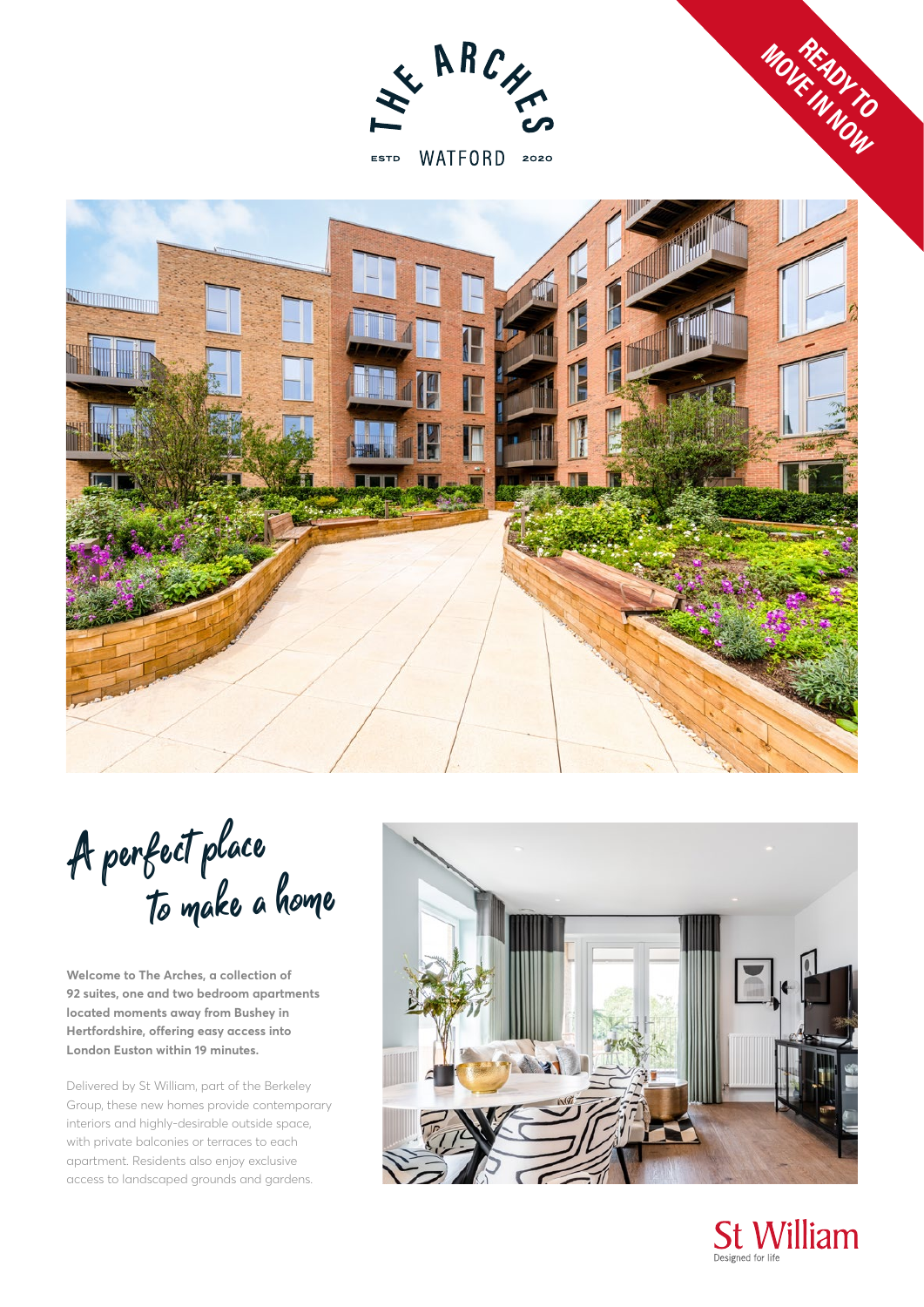



The Development:

- 8 minute-walk to Bushey Rail Station
- Just 92 contemporary new homes with two beautifully landscaped podium gardens; Finch Gardens and Heritage Gardens
- Balcony or terraces to every apartment and private parking for residents
- Exclusive access to landscaped grounds and gardens with Wi-Fi
- Lidl supermarket located next to development

| <b>APARTMENT MIX</b> | <b>NUMBER OF</b><br><b>APARTMENTS</b> | SIZE (SQ FT) |
|----------------------|---------------------------------------|--------------|
| SUITES               |                                       | 433          |
| ONE BEDROOM          | 27                                    | $465 - 656$  |
| TWO BEDROOM          | 61                                    | $670 - 871$  |

The Developer

St William is a joint venture between the Berkeley Group and National Grid. Our vision is to develop sites that have been closed to the public for decades and reconnect them to the community.

We want the places built by St William to be renowned for the quality of their landscape and the open space. The term 'landscape' comes from two words meaning 'to shape a place where people belong'.

The idea that inspires our approach is the space between buildings where you can create a community and somewhere that is sociable, sustainable and safe. Backed by the strength and expertise of National Grid and the Berkeley Group, St William will regenerate sites at the heart of communities across London and the South of England, creating homes for people to enjoy.



**LOCATION** Watford, Hertfordshire

**LOCAL AUTHORITY** Watford Borough Council

**TENURE** 999-year lease

**ARCHITECTS**

Stockwool LLP

**LANDSCAPE ARCHITECTS**

Charnwood Landscape Design

#### **WARRANTY**

10 years with LABC Warranty

## **PARKING**

88 parking spaces, (69 undercroft, 9 electric charging points and 5 disabled spaces)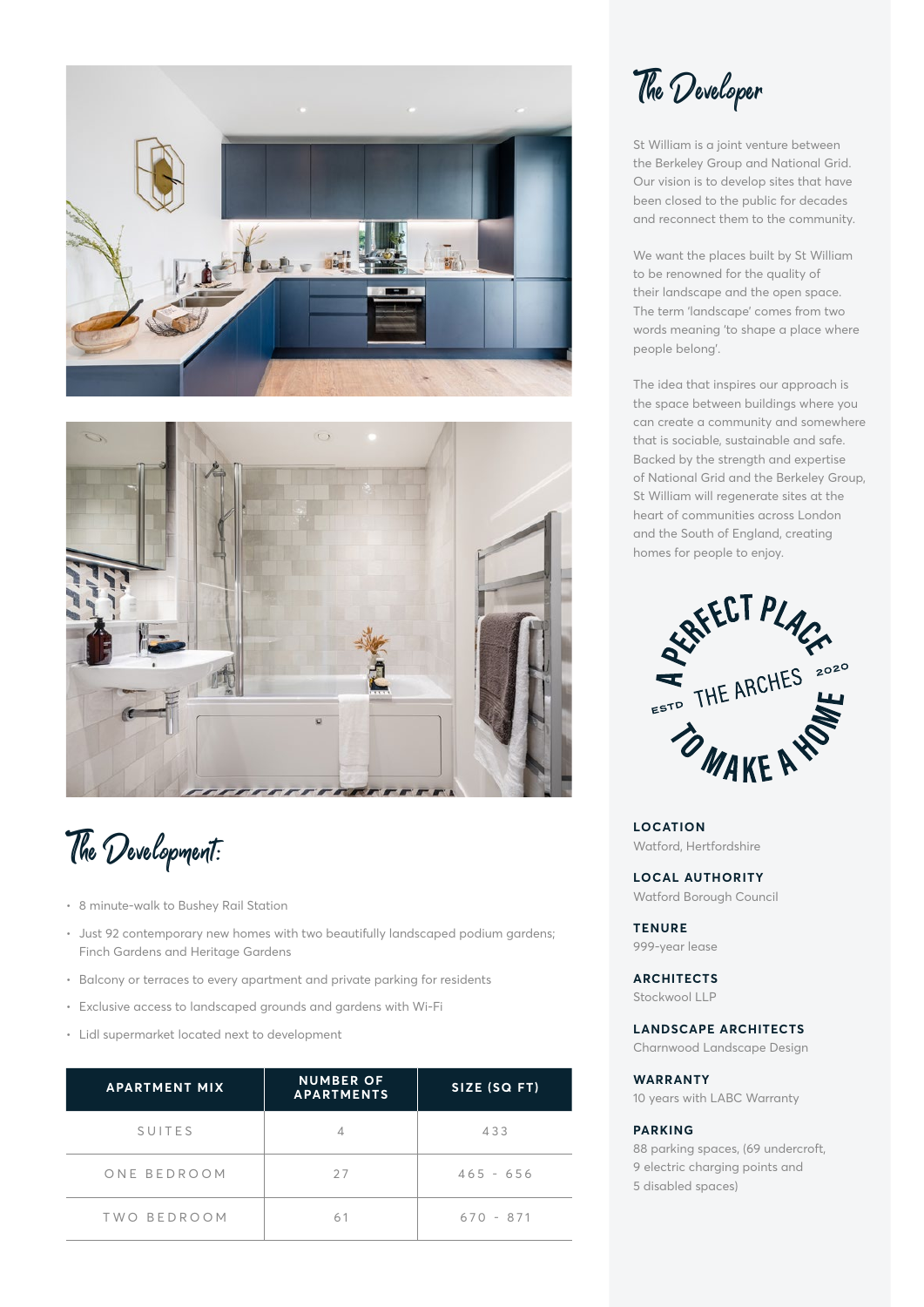



- The leafy town of Bushey is home to many independent shops and restaurants, whilst Watford boasts major shops and amenities on the High Street.
- For an evening of culture or entertainment, visit the Watford Palace Theatre or Colosseum to watch an array of theatre plays, comedy acts and live music events
- Just a five-minute drive from The Arches, David Lloyd health club features a stateof-the-art gym and luxury spa.
- Visit The Grove to play one of the UK's most prestigious golf courses, dine in one of their elegant restaurants or even choose a picnic hamper.
- Twelve of Watford's parks have been awarded Green Flag status, an award given to the best parks in the country.

Education

- Less than a third of a mile from The Arches is popular Bushey and Oxhey Infant School, Ofsted rated 'Good'.
- For older children, Watford's secondary education is famously excellent, including Ofsted rated 'Outstanding' Watford Grammar School for Girls and Watford Grammar School for Boys.
- For further education, West Herts College is rated Gold for Teaching Excellence and just a short walk from London Euston lies internationally renowned UCL, the capital's leading interdisciplinary university.





Connections

## **ROAD** from The Arches

| <b>M1 JUNCTION 5</b>        | 5 MINS         |
|-----------------------------|----------------|
| M <sub>25</sub> JUNCTION 19 | 12 MINS        |
| <b>LUTON AIRPORT</b>        | 24 MINS        |
| <b>HEATHROW AIRPORT</b>     | 31 MINS        |
| <b>STANSTED AIRPORT</b>     | <b>55 MINS</b> |
| <b>GATWICK AIRPORT</b>      | 1 HR 10 MINS   |

## **NATIONAL RAIL** from Bushey Station

| <b>WATFORD JUNCTION</b>        | 3 MINS         |
|--------------------------------|----------------|
| <b>HARROW &amp; WEALDSTONE</b> | 10 MINS        |
| <b>EUSTON</b>                  | 19 MINS        |
| TRING                          | 25 MINS        |
| ST PANCRAS INTERNATIONAL       | <b>36 MINS</b> |
| <b>MILTON KEYNES</b>           | 49 MINS        |
| <b>BIRMINGHAM NEW ST</b>       | 1 HR 15 MINS   |

### **OVERGROUND** from Watford Junction

| <b>WEMBLEY CENTRAL</b>    | 24 MINS        |
|---------------------------|----------------|
| <b>WILLESDEN JUNCTION</b> | 31 MINS        |
| <b>QUEENS PARK</b>        | <b>36 MINS</b> |
| KII BURN HIGH ROAD        | <b>38 MINS</b> |
| SOUTH HAMPSTEAD           | 40 MINS        |
| <b>FUSTON</b>             | 47 MINS        |